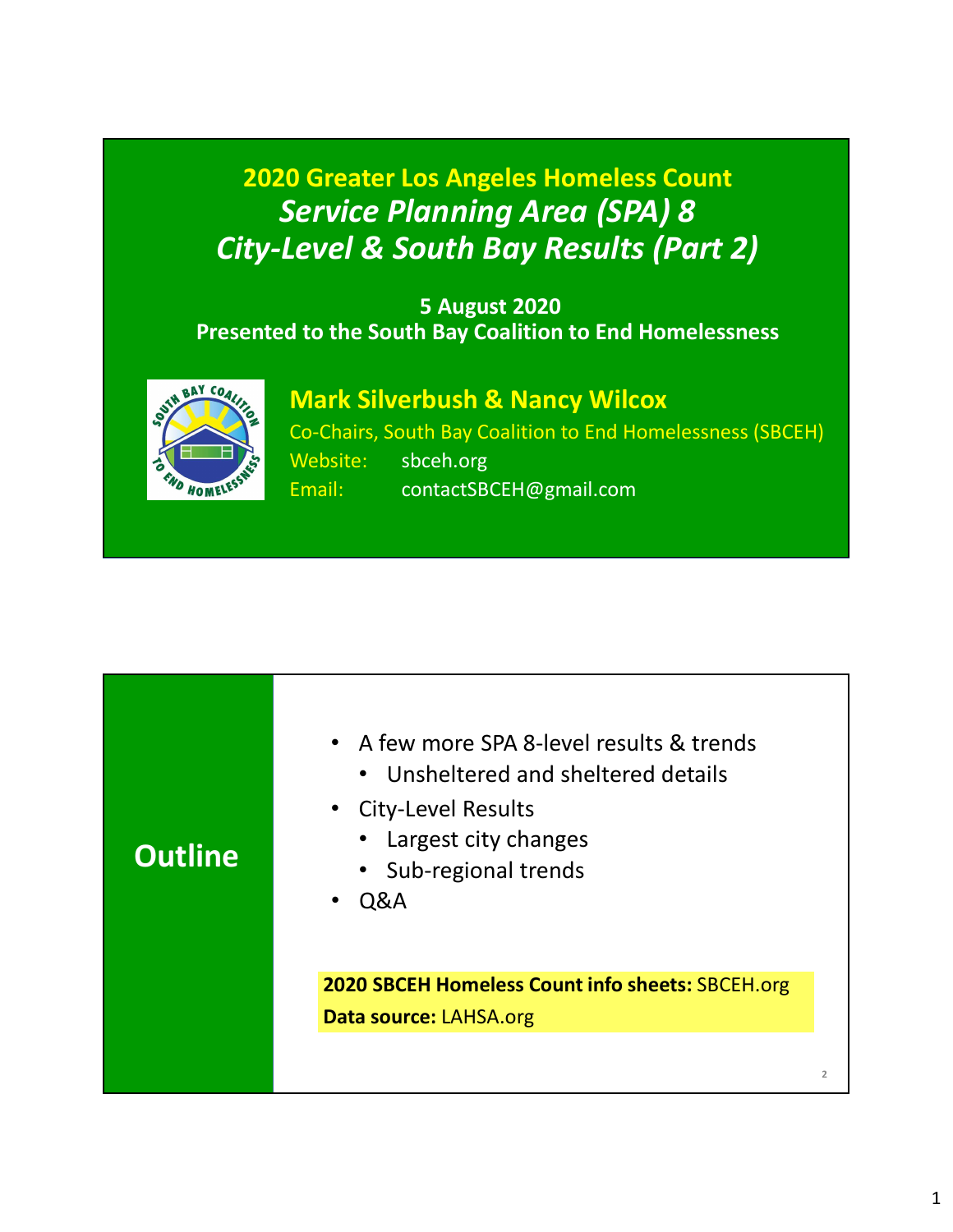

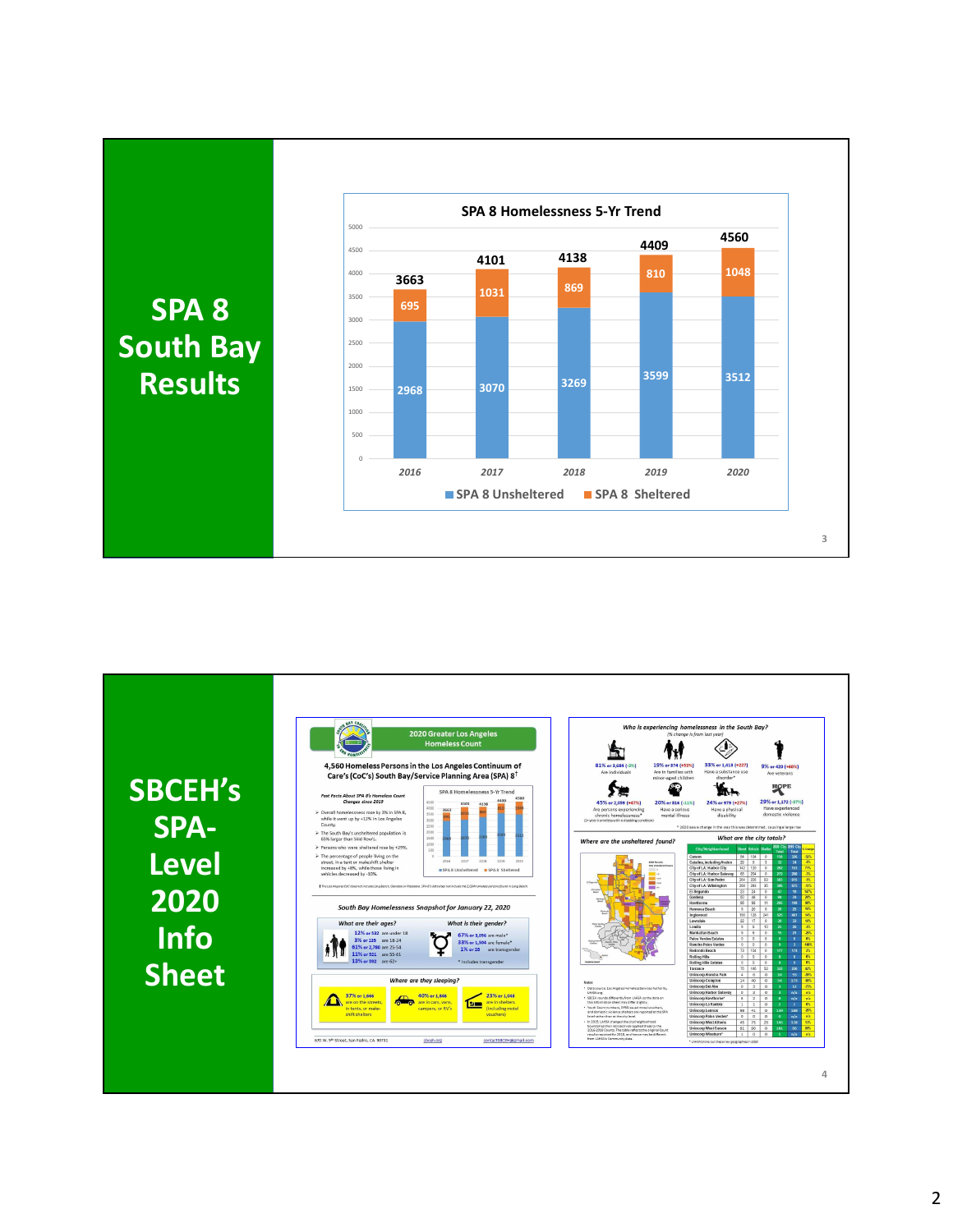

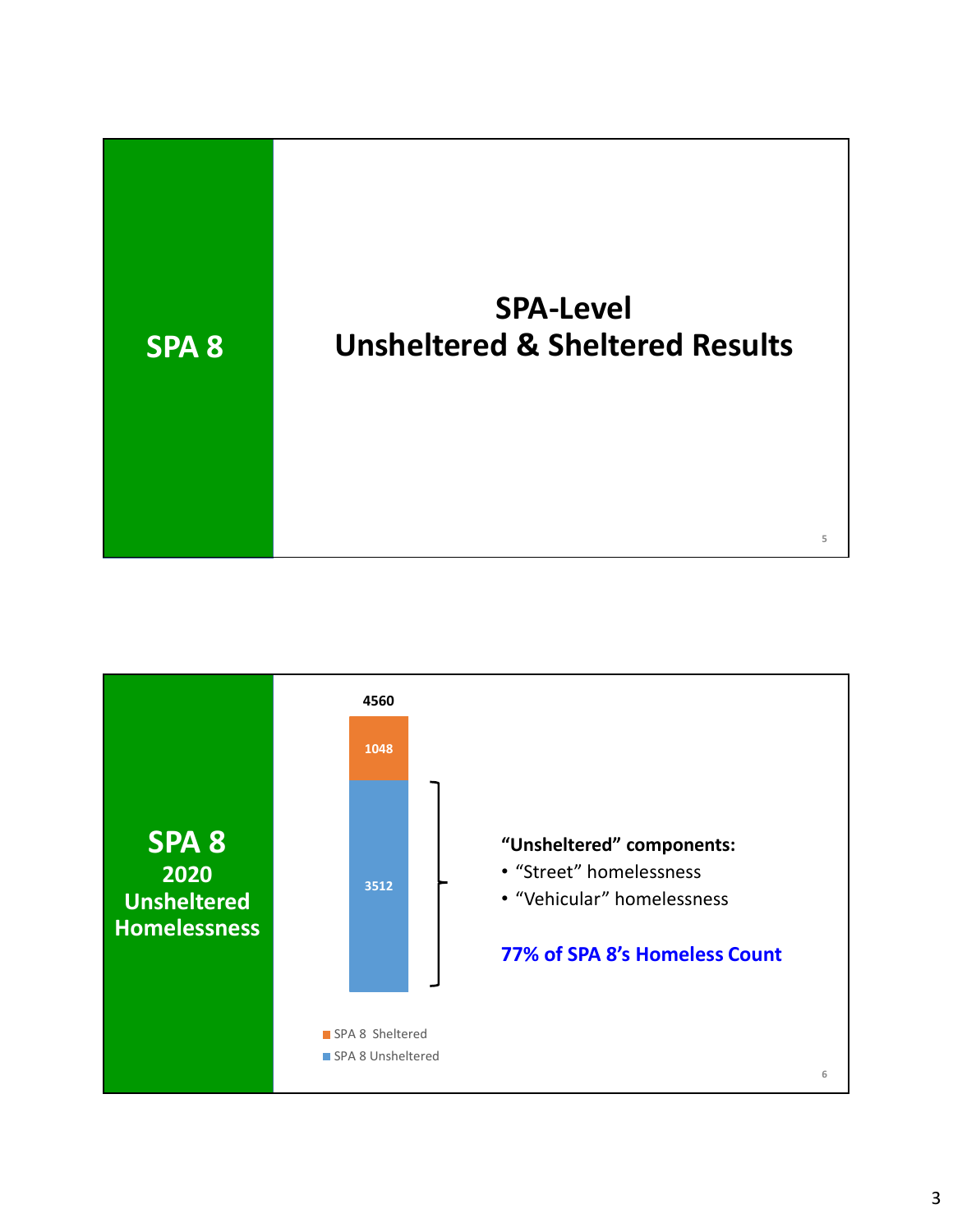



#### 4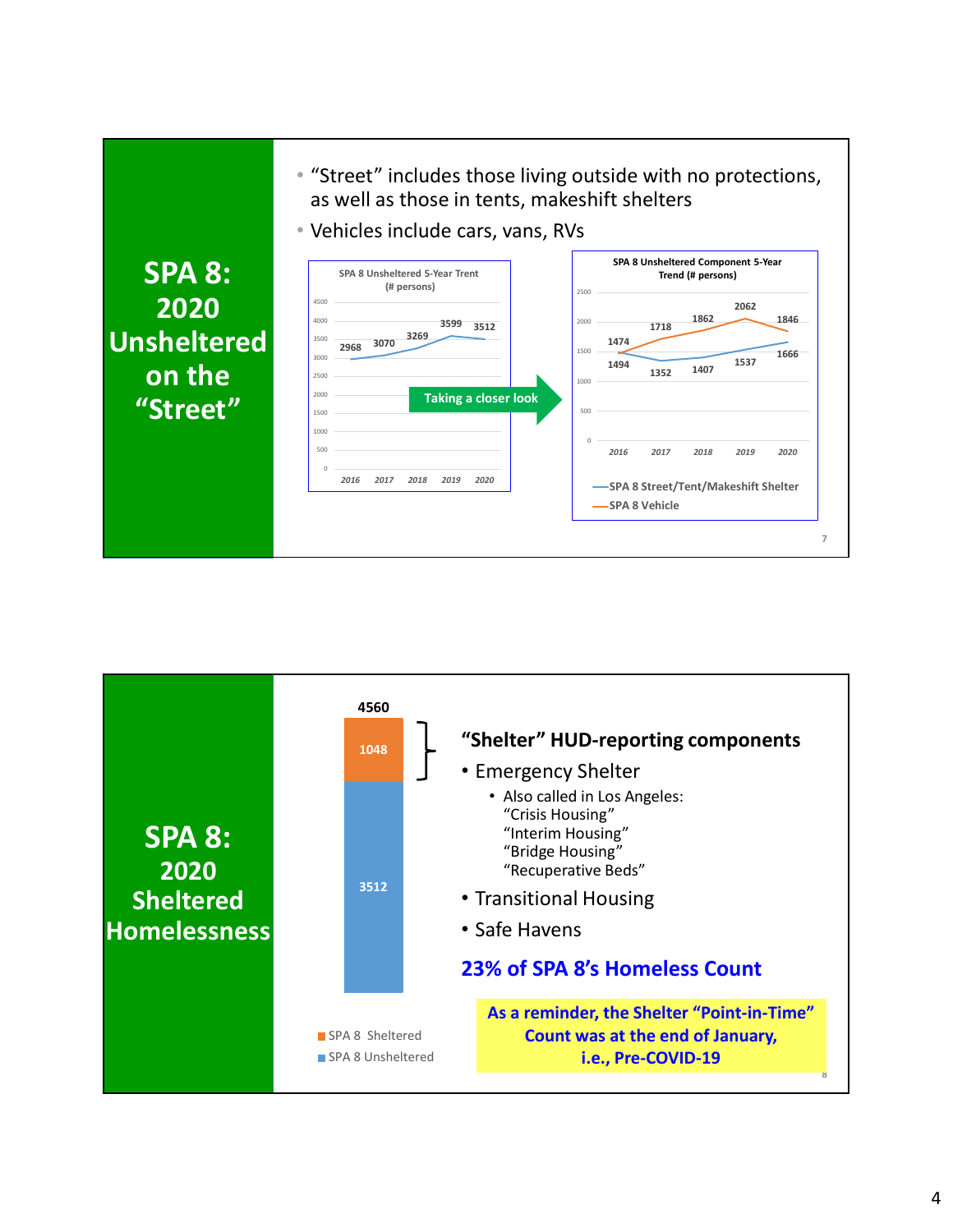| • LAHSA lists programs mostly by city in<br>which they operate (some use<br>administrative addr)<br>• Become part of that city's Homeless Count<br>SPA <sub>8</sub><br>• Many shelter people from across the SPA<br><b>Shelter:</b><br><b>General</b><br>• Some programs' data are only the SPA<br><b>Information</b><br>level (not city/community)<br>• Domestic Violence and HIV programs, to maintain<br>location confidentiality<br>• DPSS issued motel vouchers (part of CalWorks<br>program), can be throughout region<br>9 |
|-----------------------------------------------------------------------------------------------------------------------------------------------------------------------------------------------------------------------------------------------------------------------------------------------------------------------------------------------------------------------------------------------------------------------------------------------------------------------------------------------------------------------------------|
|-----------------------------------------------------------------------------------------------------------------------------------------------------------------------------------------------------------------------------------------------------------------------------------------------------------------------------------------------------------------------------------------------------------------------------------------------------------------------------------------------------------------------------------|

|                                                      | 43 programs operated by 24 agencies<br>• # programs with >50 beds: 5<br>$\cdot$ # programs with <10: 12                                                                                                                                                                                              |  |
|------------------------------------------------------|------------------------------------------------------------------------------------------------------------------------------------------------------------------------------------------------------------------------------------------------------------------------------------------------------|--|
| <b>SPA 8</b><br><b>Shelter:</b><br><b>Fast Facts</b> | Includes publicly and privately-funded<br>organizations<br>Specialized # programs for different populations<br>Individuals: 4<br><b>HIV: 1</b><br>Families: 9<br>$\cdot$ Veterans: 6<br>Transition Aged Youth: 3<br>• Recuperative Care: 7<br>Domestic Violence survivors: 11<br>• Motel Vouchers: 2 |  |
|                                                      | <b>Still severe shortage of beds for individuals:</b><br>only 50 beds                                                                                                                                                                                                                                |  |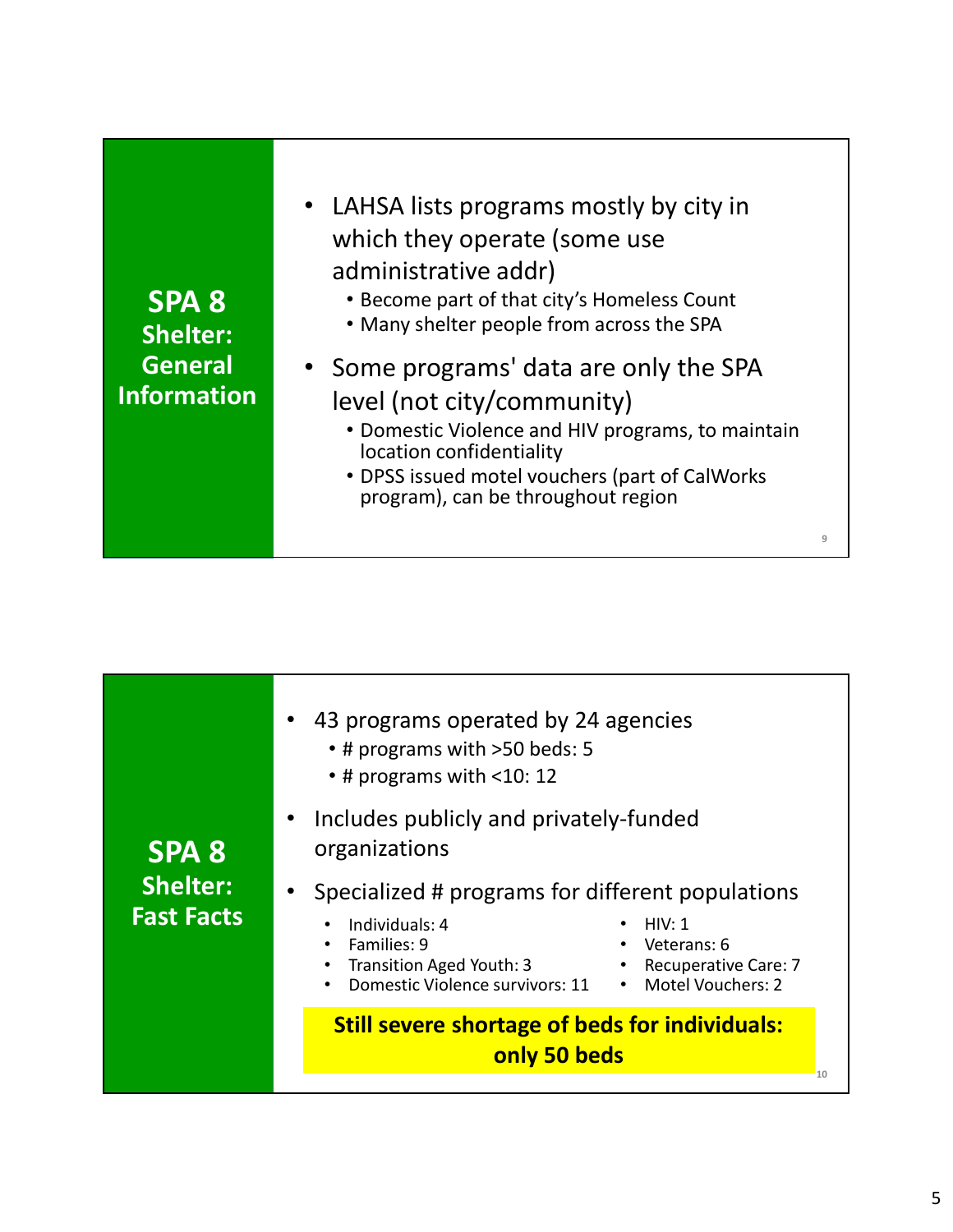|                  | • Increased resources                                         |    |
|------------------|---------------------------------------------------------------|----|
|                  | • Measure H & other funding:                                  |    |
|                  | • New programs opening                                        |    |
|                  | • Expansions to existing programs                             |    |
| SPA <sub>8</sub> | • SPA 8's US Veterans Initiative Inglewood<br>program changes |    |
| <b>Shelter</b>   |                                                               |    |
|                  | • Increased usage in 2020                                     |    |
| Program          | • Motel voucher usage (including DPSS programs)               |    |
| <b>Changes</b>   | • DV program usage                                            |    |
|                  | · Methodology                                                 |    |
|                  | • Daily fluctuations in program usage                         |    |
|                  | • In 2019, LAHSA added to HIC Recuperative Beds               |    |
|                  | (SPA/County level resource)                                   |    |
|                  |                                                               | 11 |

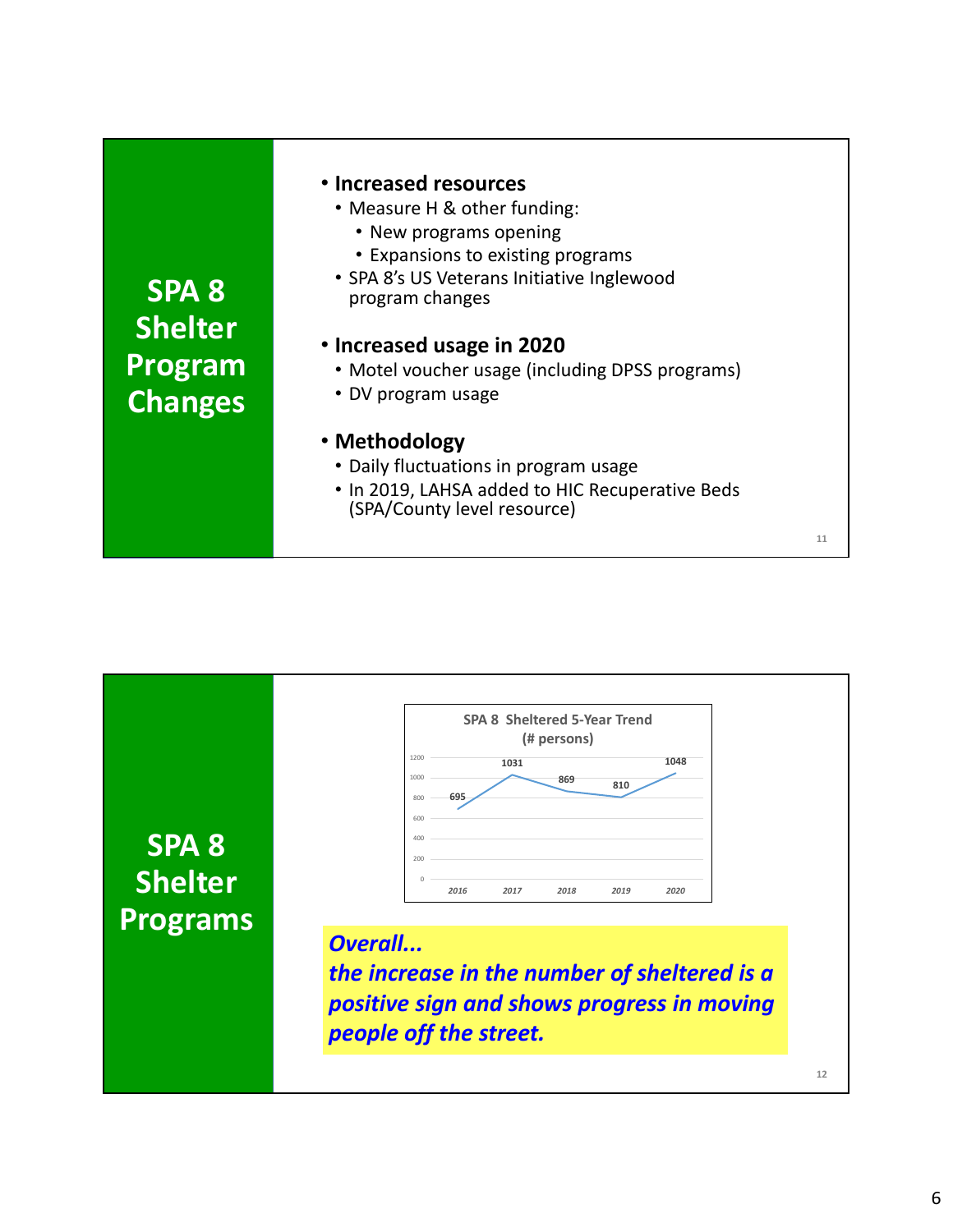

| <b>SPA 8</b>     | 1. | U       |
|------------------|----|---------|
| <b>Community</b> | 2. | Ū<br>p  |
| <b>Level</b>     | 3. | Ū<br>p  |
| <b>LAHSA</b>     | 4. | U<br>ir |
| <b>Changes</b>   | 5. | U<br>ir |
| for 2020         |    |         |

LAHSA continued to refine jurisdictional borders, created new breakouts for: SA continued to refine jurisdictional borders, created<br>v breakouts for:<br>1. Unincorporated Harbor Gateway, tract 292000c<br>previously included in LA City Harbor Gateway<br>2. Unincorporated Palos Verdes Peninsula, tract 670201b<br> Notational borders, created<br>
reakouts for:<br>
Unincorporated Harbor Gateway, tract 292000c<br>
previously included in LA City Harbor Gateway<br>
Unincorporated Palos Verdes Peninsula, tract 670201b<br>
previously included in Rolling

- previously included in LA City Harbor Gateway
- previously included in Rolling Hills Estates
- previously included in Rolling Hills Estates
- included in City of Hawthorne
- for 2020 **included in City of Hawthorne**

(Note: in our SPA 8 city summary table,<br>we combined 2 and 3, calling it "Unincorp Palos Verdes")

14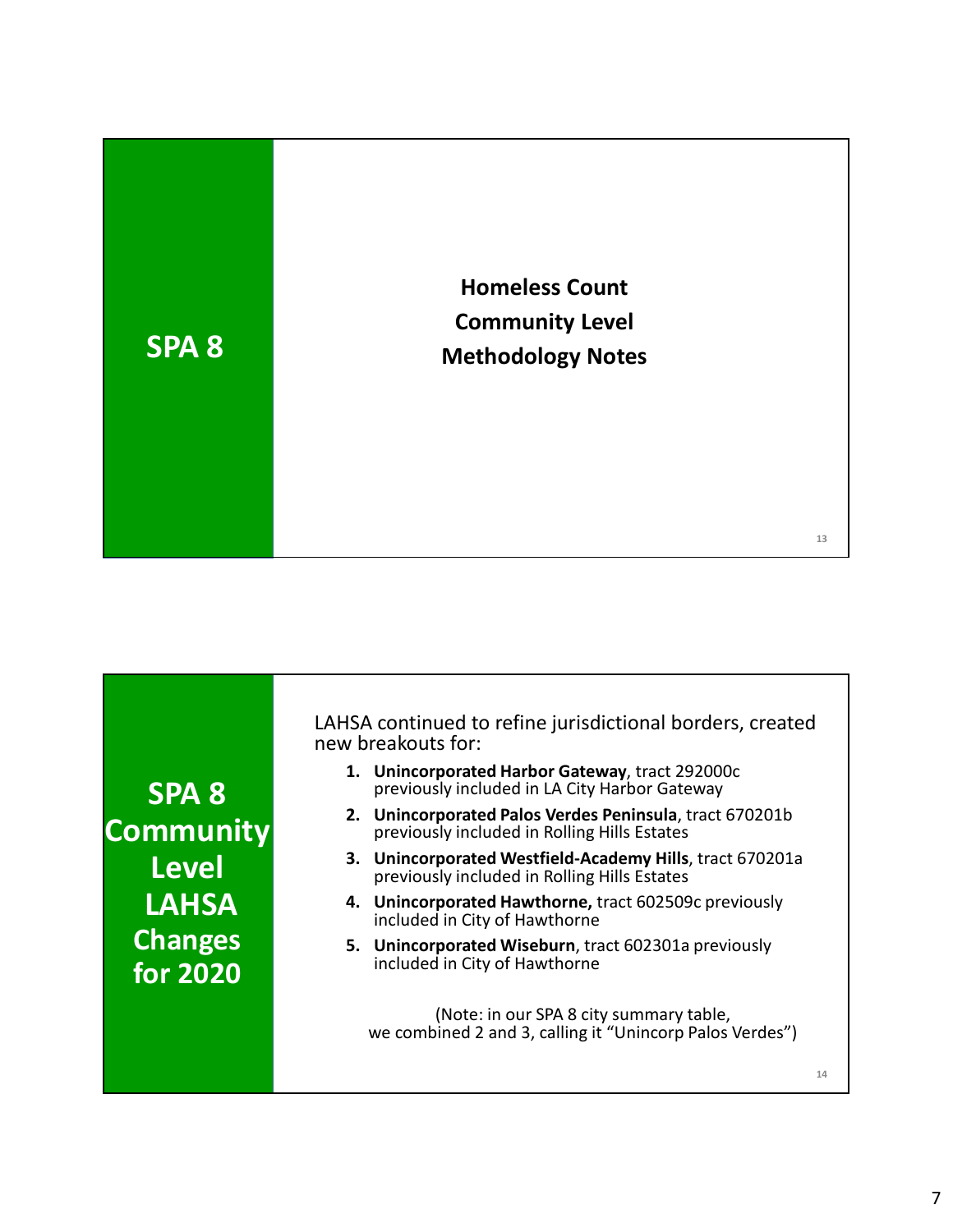| • For number living in vehicles, tents and makeshift<br>shelters, LAHSA takes # of these dwellings found during<br>the Street Count and multiples each with a unique<br>factor representing # of people living in them<br>• SBCEH rounds differently than LAHSA so our numbers<br>sometimes differ by 1 (and rarely by 2)<br><b>Hermosa Beach Example</b><br>Level<br>LAHSA 2020 SBCEH 2020<br><b>Living Situation</b><br>Location<br>Adults on Street<br>4.0<br>$\overline{4}$<br>0<br>Family Members on Street<br>0.0<br><b>Calculations</b><br>Unsheltered<br>Unaccompanied Minors on Street<br>0.0<br>0<br><b>Street</b><br>2.6<br>3<br><b>Make-Shift Shelters</b><br>$\overline{2}$<br>1.5<br><b>Tents</b><br>1.3<br>$\mathbf{1}$<br>Cars<br><b>Unsheltered</b> | 17.0<br>17<br>Vans<br>Vehicle<br><b>RVs</b><br>1.7<br>$\overline{2}$<br>$\mathbf 0$<br><b>Emergency Shelter</b><br>0.0<br><b>Sheltered</b><br>0<br>0.0<br><b>Transitional Shelter</b><br>29<br>28.1<br>Total |                  |  |  |  |
|----------------------------------------------------------------------------------------------------------------------------------------------------------------------------------------------------------------------------------------------------------------------------------------------------------------------------------------------------------------------------------------------------------------------------------------------------------------------------------------------------------------------------------------------------------------------------------------------------------------------------------------------------------------------------------------------------------------------------------------------------------------------|--------------------------------------------------------------------------------------------------------------------------------------------------------------------------------------------------------------|------------------|--|--|--|
|                                                                                                                                                                                                                                                                                                                                                                                                                                                                                                                                                                                                                                                                                                                                                                      |                                                                                                                                                                                                              | <b>Community</b> |  |  |  |
|                                                                                                                                                                                                                                                                                                                                                                                                                                                                                                                                                                                                                                                                                                                                                                      |                                                                                                                                                                                                              |                  |  |  |  |

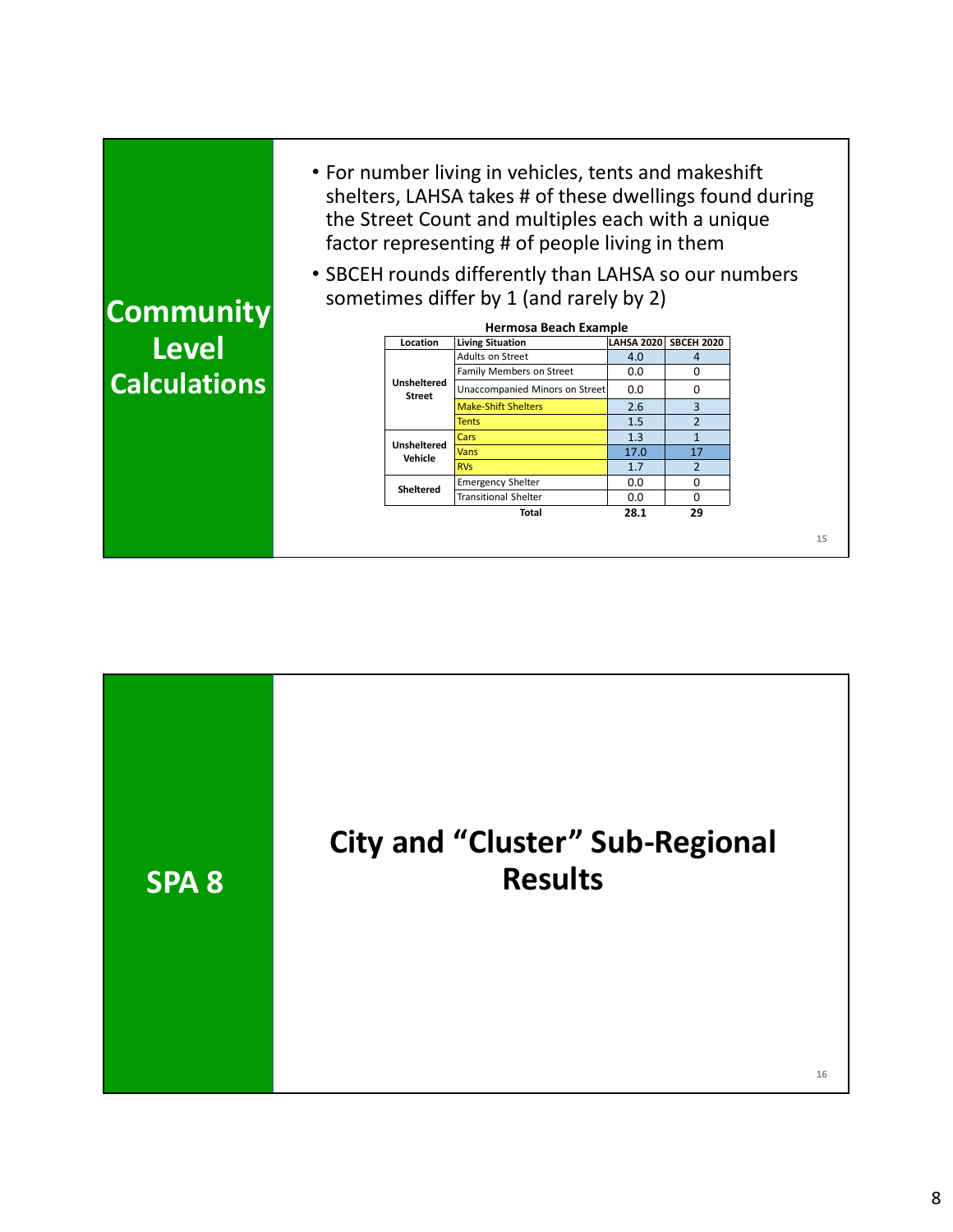|                                                                                                         | <b>Cities with</b><br><b>Highest # Unsheltered</b><br><b>Independent</b><br>1. Inglewood: 284<br><b>City</b><br>2. Torrance: 270<br>"Top 3"<br>3. Hawthorne: 194<br><b>for 2020</b><br><b>Top "Street" Homelessness</b><br><b>Top "Vehicular" Homelessness</b><br>(# persons)<br>1. Inglewood: 156<br>1. Torrance: 195<br>2. Hawthorne: 96<br>2. Inglewood: 128<br>(does not include<br>3. Torrance: 75<br>3. Carson: 104<br>unincorp areas)<br>Note: SPA 8's part of the City of Los Angeles is #1<br>for all the above breakouts.<br>17 | % Decreases from 2019 | <b>Overall Decrease</b><br><b>Major Factor</b><br><b>City</b><br>Carson |                |             |                         |      |                                 |
|---------------------------------------------------------------------------------------------------------|-------------------------------------------------------------------------------------------------------------------------------------------------------------------------------------------------------------------------------------------------------------------------------------------------------------------------------------------------------------------------------------------------------------------------------------------------------------------------------------------------------------------------------------------|-----------------------|-------------------------------------------------------------------------|----------------|-------------|-------------------------|------|---------------------------------|
|                                                                                                         |                                                                                                                                                                                                                                                                                                                                                                                                                                                                                                                                           |                       |                                                                         |                |             |                         |      |                                 |
| -52%, from 326 to 158<br>Vehicles (-59%); RVs down from<br>SPA <sub>8</sub><br>144 to 44                |                                                                                                                                                                                                                                                                                                                                                                                                                                                                                                                                           |                       |                                                                         | with Notable   |             |                         | 2019 |                                 |
| <b>Communities</b><br>Unincorp Alondra Park<br>-89%, from 93 to 10<br>"Special teams" canvassed area in |                                                                                                                                                                                                                                                                                                                                                                                                                                                                                                                                           |                       |                                                                         |                |             |                         |      |                                 |
| % Increase from 2019                                                                                    |                                                                                                                                                                                                                                                                                                                                                                                                                                                                                                                                           |                       |                                                                         |                | <b>City</b> | <b>Overall Increase</b> |      |                                 |
| 1-Year %<br><b>Major Factor</b>                                                                         |                                                                                                                                                                                                                                                                                                                                                                                                                                                                                                                                           |                       |                                                                         | <b>Changes</b> | El Segundo  | +147%, from 19 to 47    |      | Street (+77%), Vehicles (+300%) |

| <b>SPA 8</b>       | Carson               |
|--------------------|----------------------|
| <b>Communities</b> | Unincorp Alondra Par |
| with Notable       |                      |
| 1-Year %           | % Increase f         |
| <b>Changes</b>     | <b>City</b>          |
|                    | El Segundo           |

(Please see SBCEH city level data sheets for more details)

### % Decreases from 2019

| <b>City</b>           | <b>Overall Decrease</b> | <b>Major Factor</b>                         |  |
|-----------------------|-------------------------|---------------------------------------------|--|
| Carson                | -52%, from 326 to 158   | Vehicles (-59%); RVs down from<br>144 to 44 |  |
| Unincorp Alondra Park | -89%, from 93 to 10     | "Special teams" canvassed area in<br>2019   |  |

## 1-Year % % Increase from 2019

|                                                                      | for all the above breakouts. | <b>Note:</b> SPA 81s part of the City of Los Angeles is #1      |
|----------------------------------------------------------------------|------------------------------|-----------------------------------------------------------------|
|                                                                      |                              |                                                                 |
| % Decreases from 2019                                                |                              |                                                                 |
| <b>City</b>                                                          | <b>Overall Decrease</b>      | <b>Major Factor</b>                                             |
| Carson                                                               | -52%, from 326 to 158        | Vehicles (-59%); RVs down from<br>144 to 44                     |
| Unincorp Alondra Park                                                | -89%, from 93 to 10          | "Special teams" canvassed area in<br>2019                       |
| % Increase from 2019                                                 |                              |                                                                 |
| <b>City</b>                                                          | <b>Overall Increase</b>      | <b>Major Factor</b>                                             |
| El Segundo                                                           | +147%, from 19 to 47         | Street (+77%), Vehicles (+300%)                                 |
| Harbor City (City of LA)                                             | +152%, from 153 to 262       | Vehicles (+224%)                                                |
| Torrance                                                             | +42%, from 226 to 322        | Street (+103%), Vehicles (36%)                                  |
| Hawthorne                                                            | +54%, from 108 to 213        | Street (+132%), Vehicles (+92%)                                 |
| <b>Unincorp West Carson</b>                                          | +89%, from 96 to 181         | Street (+117%), Vehicles (+67%)                                 |
|                                                                      |                              |                                                                 |
|                                                                      |                              |                                                                 |
| In addition to examining cities separately, we invite you to look at |                              | sub-regions - or "clusters" - comprised of adjacent communities |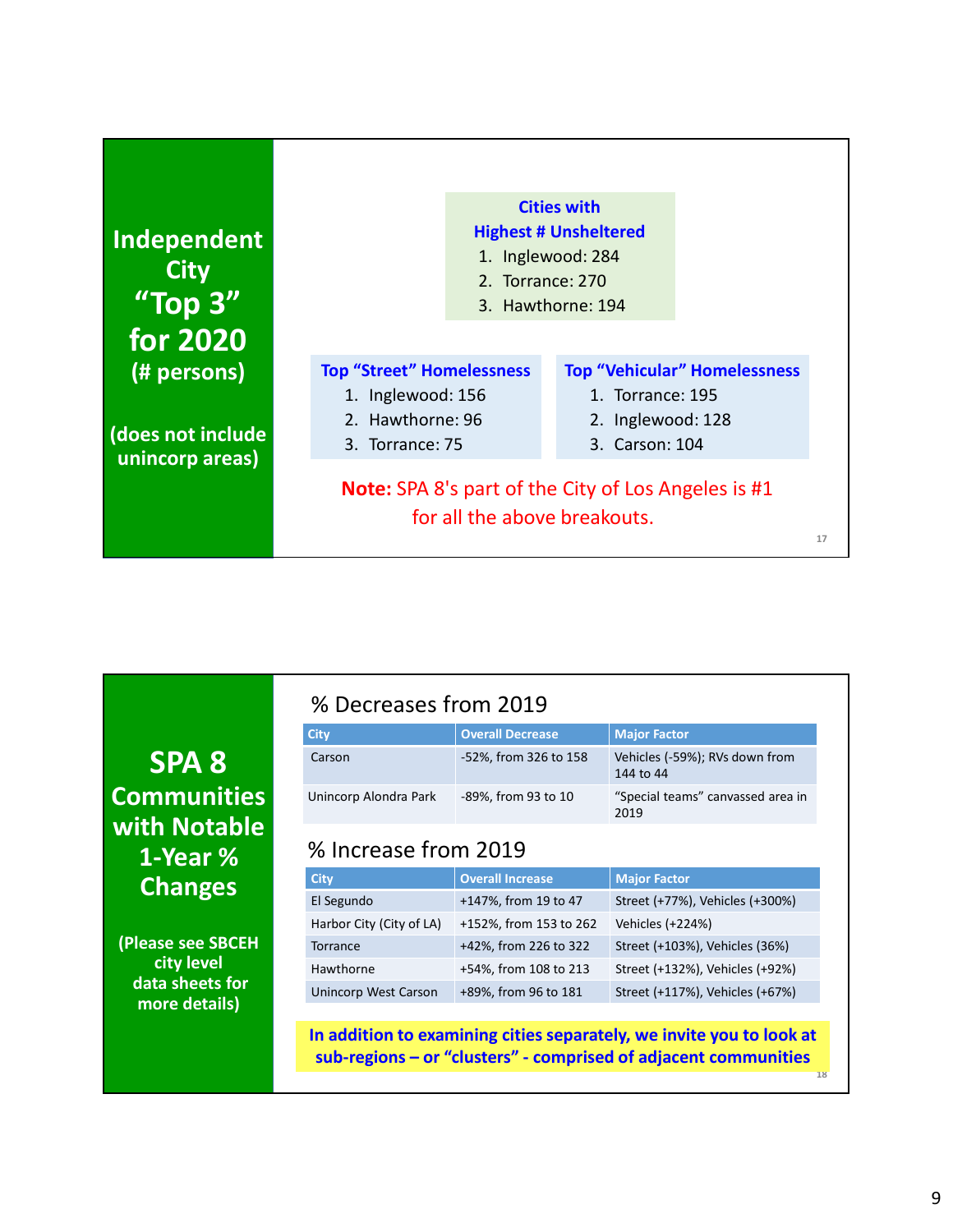| "Cluster" Sub-Regions                                                                               |
|-----------------------------------------------------------------------------------------------------|
| City of Los Angeles (CD15) in SPA 8                                                                 |
| Northern Cluster: Inglewood, Hawthorne,<br>$\bullet$<br>Gardena, Unincorp Lennox, Unincorp Westmont |
| <b>Greater Carson Cluster:</b> Carson, Unincorp West<br>$\bullet$<br>Carson, Unincorp Compton       |
| Beach Cities Cluster: El Segundo, Hermosa Beach,<br>$\bullet$<br>Manhattan Beach, Redondo Beach     |
| The communities in each can vary                                                                    |
|                                                                                                     |
| depending on the specific sub-region you<br>wish to compare                                         |
|                                                                                                     |

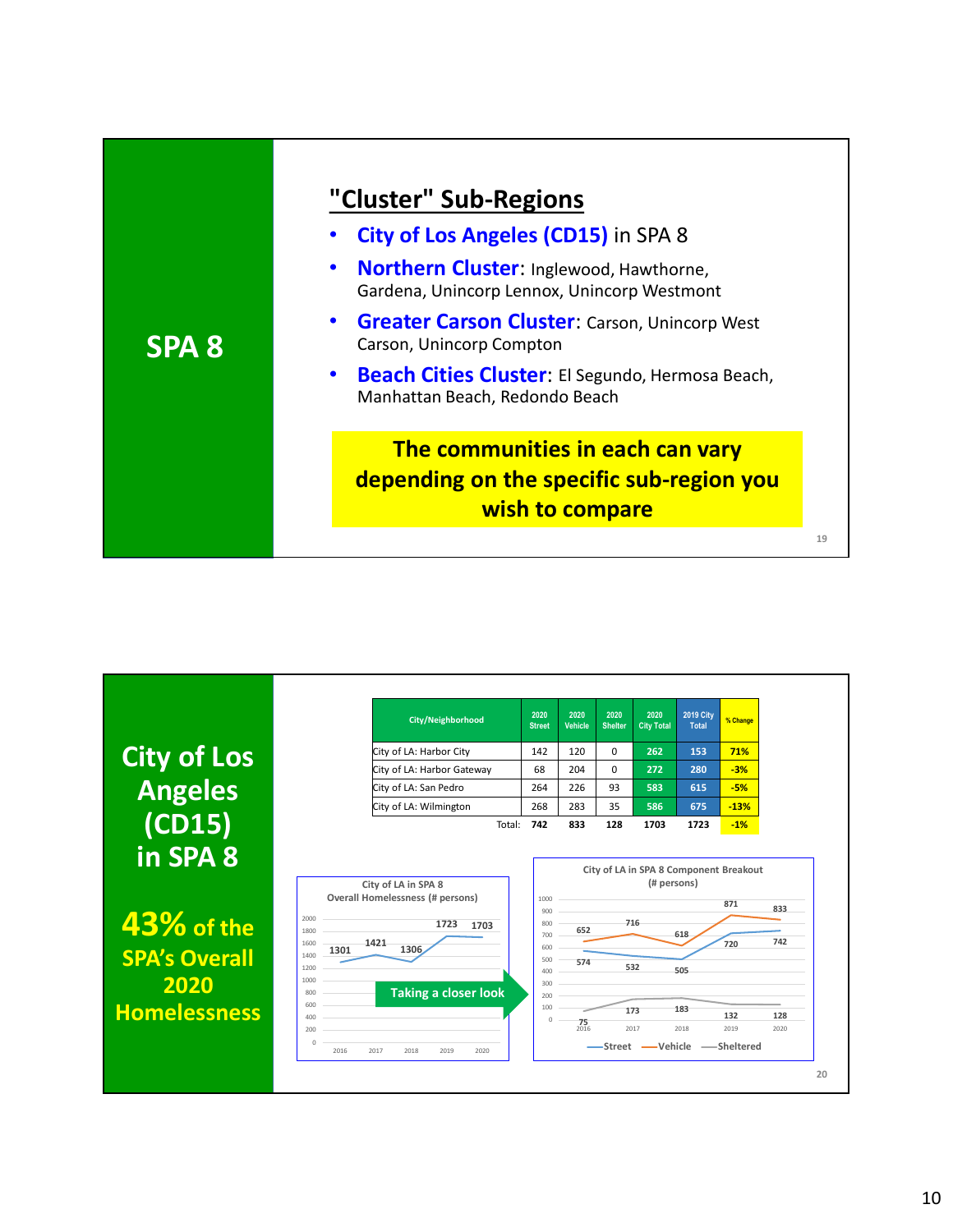

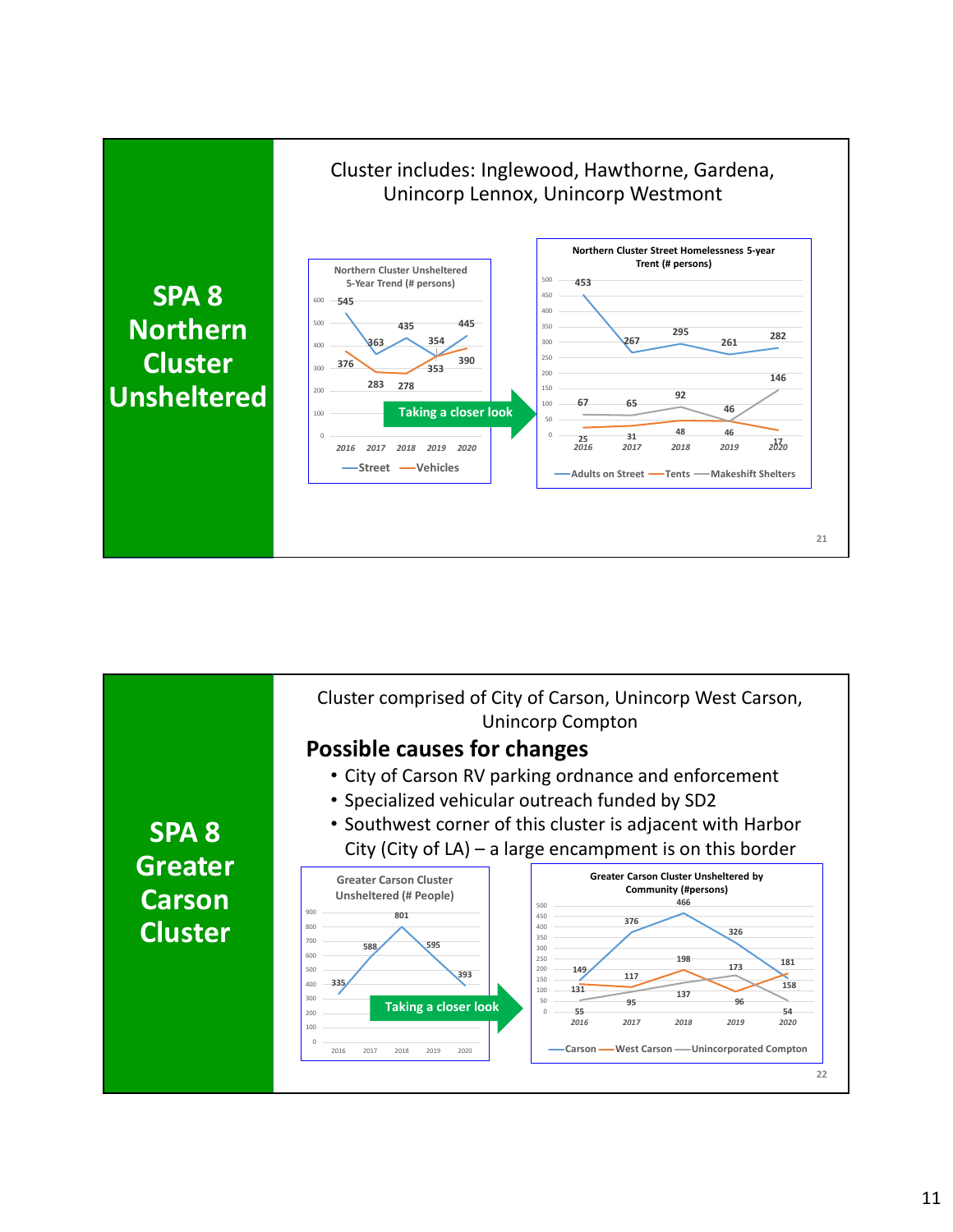